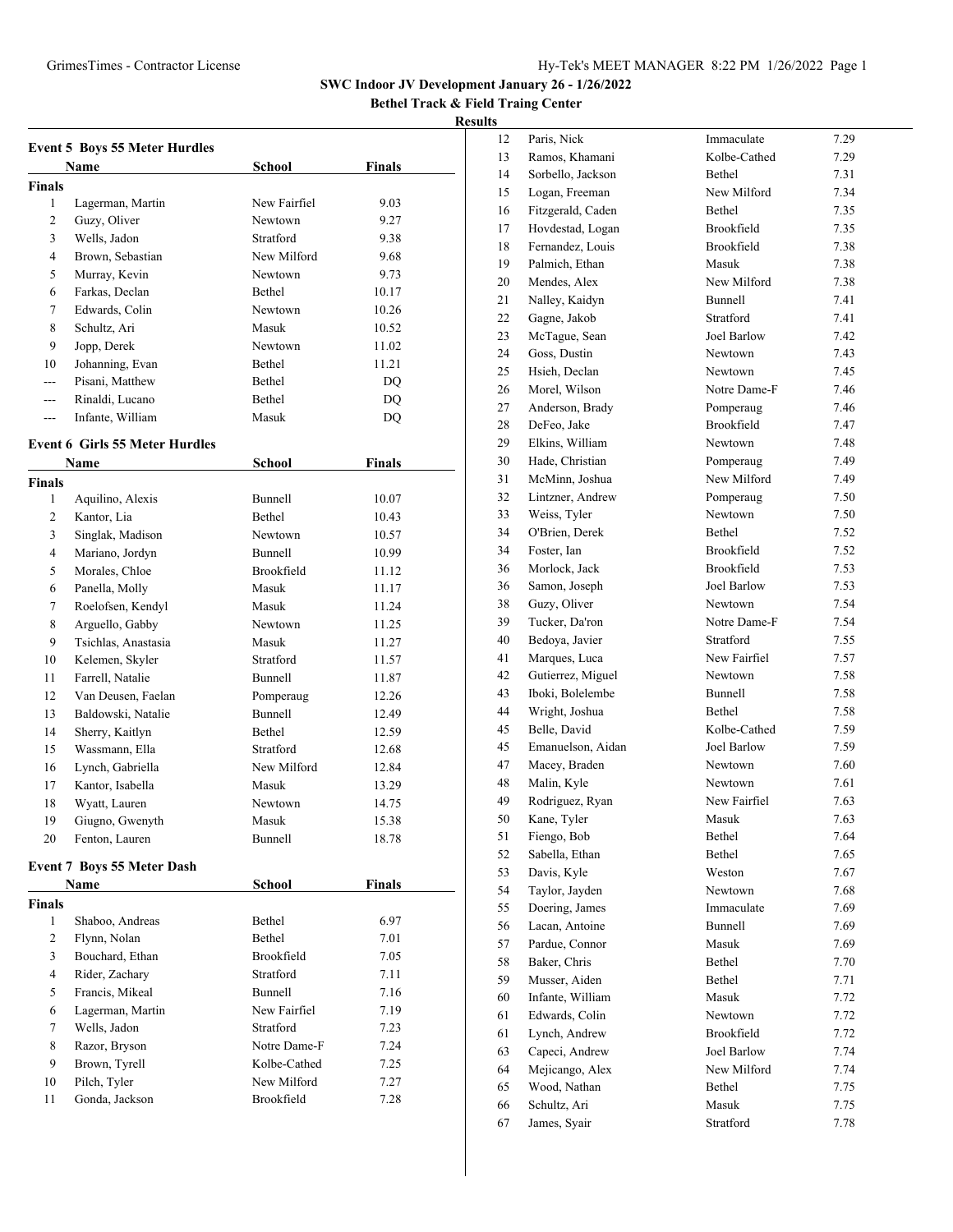**Bethel Track & Field Traing Center Results**

|            | Finals  (Event 7 Boys 55 Meter Dash) |               |               |
|------------|--------------------------------------|---------------|---------------|
|            | <b>Name</b>                          | <b>School</b> | <b>Finals</b> |
| 68         | Jimenez, Justin                      | Notre Dame-F  | 7.79          |
| 69         | Swanson, Jack                        | Stratford     | 7.80          |
| 70         | Golda, Greyson                       | Bethel        | 7.80          |
| 71         | Joseph, Jamal                        | Notre Dame-F  | 7.80          |
| 72         | Nakamura, Colin                      | Weston        | 7.81          |
| 73         | Lizotte, Nathan                      | Stratford     | 7.82          |
| 74         | Siriwardene, Ceylon                  | Stratford     | 7.82          |
| 75         | McManus, William                     | Newtown       | 7.83          |
| 76         | Macey, Dylan                         | Newtown       | 7.83          |
| 77         | Serfilippi, Adam                     | Bethel        | 7.84          |
| 78         | Jopp, Derek                          | Newtown       | 7.84          |
| 79         | Saddique, Sahir                      | Weston        | 7.84          |
| 80         | Pinto, Quinn                         | Brookfield    | 7.86          |
| 81         | Crown, Austin                        | Weston        | 7.91          |
| 82         | Thaman, Joshua                       | Kolbe-Cathed  | 7.92          |
| 83         | Kayfus, Shayne                       | New Milford   | 7.94          |
| 84         | Cole, Aiden                          | New Milford   | 7.95          |
| 85         | Young, Calvin                        | Joel Barlow   | 7.97          |
| 86         | Spencer, Nicholas                    | Weston        | 7.99          |
| 87         | Bolster, William                     | Bethel        | 7.99          |
| 88         | Volpe, Michael                       | Immaculate    | 8.00          |
| 89         | Burke, Leonardo                      | Kolbe-Cathed  | 8.03          |
| 90         | Galbraith, James                     | New Milford   | 8.04          |
| 91         | Brathwaite, Dimitry                  | Stratford     | 8.08          |
| 92         | Boyle, Evan                          | Masuk         | 8.08          |
| 93         | Kauke, Nick                          | Masuk         | 8.09          |
| 94         | Reichert, Erich                      | Brookfield    | 8.11          |
| 95         | Chiappa, Erik                        | New Milford   | 8.12          |
| 96         | Adams, Connor                        | Newtown       | 8.15          |
| 97         | Geier, Quinn                         | New Milford   | 8.17          |
| 97         | Madrio, Troy                         | New Milford   | 8.17          |
| 99         | Rodriguez, Anthony                   | Notre Dame-F  | 8.18          |
| 100        | Zimmitti, Ryan                       | New Milford   | 8.23          |
| 101        | Stafford, James                      | Stratford     | 8.23          |
| 101        | Chittem, Rod                         | Bethel        | 8.23          |
| 103        | Devin, Ryan                          | Brookfield    | 8.24          |
| 104        | Mbwa-Mboma, Marc                     | Weston        | 8.25          |
| 105        | Karkanis, Karan                      | New Milford   | 8.27          |
| 106        | Alarcon, Erick                       | New Fairfiel  | 8.27          |
| 107        | Rivas, Randy                         | Kolbe-Cathed  | 8.28          |
| 108        | Zhang, Brandon                       | New Milford   | 8.28          |
| 109        | Jarnutowski, Colin                   | Masuk         | 8.31          |
| 110        | King, Liam                           | Pomperaug     | 8.31          |
| 111        | Andino, Xavier                       | Bethel        | 8.34          |
| 112        | Chiriatti, Peyton                    | Newtown       | 8.34          |
| 113        | Mettler, Ethan                       | Brookfield    | 8.35          |
| 114        | Byers, Eli                           | Weston        | 8.39          |
| 115        | Purr, Matt                           | Brookfield    | 8.40          |
| 116        | Zuraw, John                          | Bethel        | 8.44          |
| 117        | Magnante, Joseph                     | New Fairfiel  | 8.49          |
| 118        | Feldman, Asher                       | Weston        | 8.49          |
|            | Peschko, Aleksei                     | Bethel        |               |
| 119<br>120 |                                      | Stratford     | 8.50<br>8.52  |
| 120        | Spurling, Brandon<br>Gomes, Lucas    | Newtown       |               |
|            |                                      |               | 8.52          |
|            |                                      |               |               |

| 122                | Braham, Robert                        | Bethel                | 8.53          |
|--------------------|---------------------------------------|-----------------------|---------------|
| 123                | Casinelli, Blake                      | Stratford             | 8.60          |
| 124                | Sincuir, Victor                       | Stratford             | 8.61          |
| 125                | Desantis, Anthony                     | Weston                | 8.62          |
| 126                | Oleyar, Andrew                        | Masuk                 | 8.64          |
| 127                | Morrison, Matthew                     | Weston                | 8.75          |
| 128                | Klittnick, Dominic                    | Masuk                 | 8.77          |
| 129                | Fazzone, Andrew                       | New Fairfiel          | 8.78          |
| 130                | Espada, Gabriel                       | Notre Dame-F          | 8.83          |
| 131                | Kaplan, Atticus                       | Weston                | 8.85          |
| 132                | Baldon, Nicholas                      | Bethel                | 8.89          |
| 133                | Hayes, Colin                          | Weston                | 8.90          |
| 134                | Morrison, Ryan                        | Weston                | 8.91          |
| 135                | Sullivan, Owen                        | Newtown               | 9.01          |
|                    |                                       | Stratford             |               |
| 136                | Moon, Noah                            |                       | 9.04          |
| 137                | Vudattu, Nikhil                       | Brookfield            | 9.04          |
| 138                | Suarino, Peter                        | Brookfield            | 9.09          |
| 139                | Parimi, Arjun                         | <b>Brookfield</b>     | 9.16          |
| 140                | Miski, Trevor                         | Masuk                 | 9.21          |
| 141                | Gomez, Angel                          | Kolbe-Cathed          | 9.21          |
| 142                | Stewart, Zaire                        | Stratford             | 9.35          |
| 143                | Chavez, Shane                         | Stratford             | 9.38          |
| 144                | DaSilva, Joao                         | Kolbe-Cathed          | 9.60          |
| 145                | Robusto, Jack                         | Brookfield            | 11.66         |
| ---                | Chontos, Colin                        | Brookfield            | DQ            |
|                    | <b>Event 8 Girls 55 Meter Dash</b>    |                       |               |
|                    | Name                                  | School                | <b>Finals</b> |
|                    |                                       |                       |               |
|                    |                                       |                       |               |
| <b>Finals</b><br>1 |                                       | Stratford             |               |
| 2                  | Taccogna, Isabella                    | Kolbe-Cathed          | 7.99          |
|                    | Satchwell, Jada                       |                       | 8.07          |
| 3                  | Mills, Solai                          | Kolbe-Cathed          | 8.22          |
| 4                  | Delpha, Isabel                        | New Milford           | 8.22          |
| 5                  | Taccogna, Julianna                    | Stratford             | 8.24          |
| 6                  | Barricelli, Eva                       | Newtown               | 8.25          |
| 7                  | Coimin, Samantha                      | Bunnell               | 8.34          |
| 8                  | Mariano, Jordyn                       | Bunnell               | 8.36          |
| 9                  | Ledda, Julia                          | New Fairfiel          | 8.36          |
| 10                 | Holder, Cire                          | Weston                | 8.37          |
| 11                 | Lewis, Niyah                          | Stratford             | 8.37          |
| 12                 | Dolan, Kendall                        | Bunnell               | 8.38          |
| 13                 | Wade, Sabrina                         | Notre Dame-F          | 8.39          |
| 14                 | Kantor, Lia                           | Bethel                | 8.40          |
| 15                 | Rio, Bella                            | Newtown               | 8.42          |
| 16                 | Quintanilla, Izabella                 | Bunnell               | 8.42          |
| 17                 | Singlak, Madison                      | Newtown               | 8.43          |
| 18                 | Zvovushe-Ramos, Aubrey                | Masuk                 | 8.44          |
| 19                 | Petrellese, Jenna                     | New Milford           | 8.47          |
| 20                 | Cole, Brianna                         | Bunnell               | 8.48          |
| 21                 | Williams, Nyasha                      | Kolbe-Cathed          | 8.49          |
| 22                 | Lyons, Grace                          | Newtown               | 8.49          |
| 23                 | Lombardi, Elizabeth                   | Bethel                | 8.51          |
| 24                 | Merritt, Nicole                       | Immaculate            | 8.56          |
| 25                 | Nwosu, Sofia                          | Masuk                 | 8.58          |
| 26<br>27           | Ihlefeld, Abigail<br>Maldonado, Sofia | Newtown<br>Brookfield | 8.60<br>8.62  |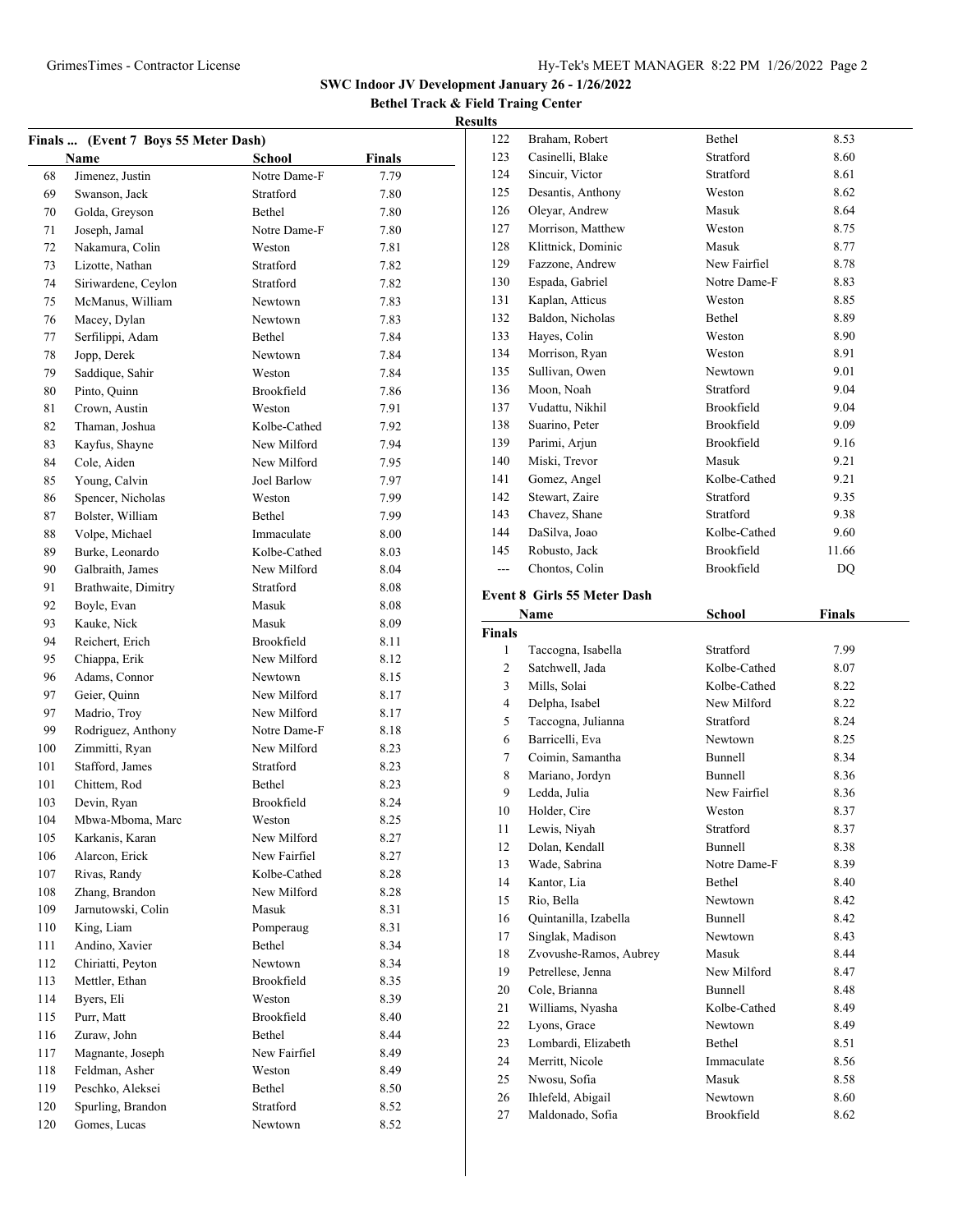**Bethel Track & Field Traing Center Results**

|    | Finals  (Event 8 Girls 55 Meter Dash) |                   |               |
|----|---------------------------------------|-------------------|---------------|
|    | Name                                  | <b>School</b>     | <b>Finals</b> |
| 28 | Sedlock, Sydney                       | Bunnell           | 8.64          |
| 29 | Bunovsky, Ella                        | Masuk             | 8.64          |
| 30 | Barrett, Grace                        | New Milford       | 8.65          |
| 31 | LaBarbara, Nina                       | Bethel            | 8.65          |
| 32 | McGuire, Maggie                       | <b>Brookfield</b> | 8.67          |
| 33 | Rescsanski, Anya                      | Masuk             | 8.68          |
| 34 | Rodas, Yanneli                        | Bunnell           | 8.69          |
| 35 | Santiago, Natalie                     | Notre Dame-F      | 8.72          |
| 36 | Taiman, Isabel                        | Immaculate        | 8.72          |
| 37 | Lent, Chloe                           | New Milford       | 8.73          |
| 38 | Gruner, Athena                        | Masuk             | 8.75          |
| 39 | Romano, Angie                         | Newtown           | 8.76          |
| 40 | France, Mia                           | Pomperaug         | 8.76          |
| 41 | Quintanilla, Celeste                  | Bunnell           | 8.77          |
| 42 | Morales, Chloe                        | Brookfield        | 8.78          |
| 43 | Pouder, Olivia                        | New Milford       | 8.81          |
| 44 | Berrios. Selene                       | Bunnell           | 8.83          |
| 45 | Carter, Raschelle                     | Kolbe-Cathed      | 8.85          |
| 46 | Atoyebi, Oreo                         | Stratford         | 8.87          |
| 47 | Iboki, Promise                        | Bunnell           | 8.88          |
| 48 | Mascetta, Caitlyn                     | Immaculate        | 8.89          |
| 49 | Sorrentino, Claudia                   | Newtown           | 8.89          |
| 50 | McIntyre, Cecilia                     | Masuk             | 8.96          |
| 51 | Panella, Molly                        | Masuk             | 8.97          |
| 52 | Arguello, Gabby                       | Newtown           | 9.00          |
| 53 | Valaskatgis, Kailey                   | New Fairfiel      | 9.01          |
| 54 | Palladino, Ella                       | Pomperaug         | 9.03          |
| 55 | Sanchez, Valentina                    | Masuk             | 9.04          |
| 56 | Roksvold, Riley                       | Brookfield        | 9.06          |
| 57 | Lawrence, Jayme                       | Masuk             | 9.08          |
| 58 | Mills, Clover                         | Notre Dame-F      | 9.08          |
| 59 | Catullo, Lily                         | Masuk             | 9.10          |
| 60 | Davis, Kayjha                         | Pomperaug         | 9.15          |
| 61 | Jackson, Brooke                       | Newtown           | 9.17          |
| 62 | Barrett, Caitlynn                     | Stratford         | 9.19          |
| 63 | Smith, Lilah                          | Weston            | 9.23          |
| 64 | Hugar, Tanya                          | Masuk             | 9.23          |
| 65 | Crawford, London                      | Weston            | 9.26          |
| 66 | Rojas, Eileen                         | Masuk             | 9.27          |
| 67 | Chamberlain, Olivia                   | Bethel            | 9.29          |
| 68 | Sterling, Annabelle                   | New Milford       | 9.30          |
| 69 | Chittem, Catherine                    | Bethel            | 9.33          |
| 70 | Lynch, Gabriella                      | New Milford       | 9.33          |
| 71 | Wassmann, Ella                        | Stratford         | 9.33          |
| 72 | Rescsanski, Kira                      | Masuk             | 9.34          |
| 73 | Smith, Katie                          | New Milford       | 9.37          |
| 74 | Gehie, Letticia                       | Newtown           | 9.38          |
| 75 | Chick, Cayla                          | Bethel            | 9.41          |
| 76 | Gioffe, Bridget                       | Newtown           | 9.44          |
| 77 | Alvarez, Emilia                       | New Milford       | 9.48          |
| 78 | Neunteufel, Alexis (Taegan)           | Joel Barlow       | 9.56          |
| 79 | Harrell, Kamren                       | Stratford         | 9.58          |
| 80 | Medina, Jailynn                       | Brookfield        | 9.59          |
| 81 | Gonch, Alyssa                         | New Milford       | 9.59          |
|    |                                       |                   |               |

| 82             | Chelednik, Skylar                  | Brookfield                | 9.62          |  |
|----------------|------------------------------------|---------------------------|---------------|--|
| 83             | Gibson, Lillian                    | Pomperaug                 | 9.62          |  |
| 84             | Gomzi, Autumn                      | <b>Bunnell</b>            | 9.63          |  |
| 85             | Giugno, Gwenyth                    | Masuk                     | 9.66          |  |
| 86             | Fedeli, Cadence                    | Masuk                     | 9.67          |  |
| 87             | Sharma, Jaya                       | Weston                    | 9.68          |  |
| 88             | Warren, Penelope                   | Newtown                   | 9.74          |  |
| 88             | Los, Ryann                         | Newtown                   | 9.74          |  |
| 90             | Wyatt, Lauren                      | Newtown                   | 9.79          |  |
| 91             | Eltaeib, Kenzi                     | Masuk                     | 9.80          |  |
| 92             | De Souza, Isabella                 | Immaculate                | 9.81          |  |
| 93             | Sherry, Kaitlyn                    | Bethel                    | 9.83          |  |
| 94             | Nguyen, Christina                  | Bethel                    | 9.86          |  |
| 95             | Kaddis, Amy                        | Weston                    | 9.87          |  |
| 96             | Otworth, Karolina                  | Weston                    | 9.97          |  |
| 97             | Reilly, Katya                      | Masuk                     | 10.05         |  |
| 98             | Sabbagh, Madison                   | Bethel                    | 10.07         |  |
| 99             | Fajardo, Jazzmely                  | Bunnell                   | 10.18         |  |
| 100            | Pierre, Jarissa                    | Bunnell                   | 10.56         |  |
| 101            | Stablein, Maggie                   | Joel Barlow               | 11.45         |  |
|                | <b>Event 9 Boys 1000 Meter Run</b> |                           |               |  |
|                | Name                               | <b>School</b>             | <b>Finals</b> |  |
| <b>Finals</b>  |                                    |                           |               |  |
| $\mathbf{1}$   | Ciambra, Jack                      | Joel Barlow               | 2:48.73       |  |
| $\overline{c}$ | Slavinsky, John                    | Joel Barlow               | 2:49.88       |  |
| 3              | Dissa, Soheib                      | Newtown                   | 2:50.16       |  |
| $\overline{4}$ | Colocho, Amos                      | Stratford                 | 2:52.90       |  |
| 5              | Kahn, Adam                         | <b>Bethel</b>             | 2:57.31       |  |
| 6              | Castro, Mathew                     | Stratford                 | 3:03.86       |  |
| $\overline{7}$ | Kane, Tyler                        | Masuk                     | 3:04.43       |  |
| 8              | Coccoli, Charles                   | Joel Barlow               | 3:07.10       |  |
| 9              | Linker, Joey                       | Weston                    | 3:08.57       |  |
| 1 <sub>0</sub> | 11 * 1                             | $\mathbf{r} = \mathbf{r}$ | 2.00.01       |  |

| 6  | Castro, Mathew                | Stratford   | 3:03.86 |
|----|-------------------------------|-------------|---------|
| 7  | Kane, Tyler                   | Masuk       | 3:04.43 |
| 8  | Coccoli, Charles              | Joel Barlow | 3:07.10 |
| 9  | Linker, Joey                  | Weston      | 3:08.57 |
| 10 | Hanniger, Jesse               | Immaculate  | 3:08.94 |
| 11 | Hine, Timothy                 | Pomperaug   | 3:11.75 |
| 12 | Cholak, Darren                | Bethel      | 3:13.04 |
| 13 | Munoz, Ryan                   | Stratford   | 3:16.23 |
| 14 | Flanagan, Danny               | Pomperaug   | 3:16.35 |
| 15 | Vaquerano, Alex               | Bunnell     | 3:17.67 |
| 16 | Majerski, Mike                | Masuk       | 3:21.92 |
| 17 | Dean, Derek                   | Pomperaug   | 3:28.30 |
| 18 | Laros, Ben                    | Bunnell     | 3:29.12 |
| 19 | Cardenas, Cesar               | Bethel      | 3:30.21 |
| 20 | Bandak, Vincent               | Pomperaug   | 3:30.62 |
| 21 | Doran, Will                   | Immaculate  | 3:34.05 |
| 22 | Gniadek, Jeremy               | Masuk       | 3:34.56 |
| 23 | Fahey, Francis                | Masuk       | 3:36.33 |
| 24 | Planas, Daniel                | Bunnell     | 3:56.51 |
| 25 | Brennan, Owen                 | Masuk       | 5:27.16 |
|    | Event 10 Girls 1000 Meter Run |             |         |

|               | Name            | School       | <b>Finals</b> |  |
|---------------|-----------------|--------------|---------------|--|
| <b>Finals</b> |                 |              |               |  |
|               | Greco, Hayley   | New Fairfiel | 3:32.36       |  |
|               | Davis, Erin     | Masuk        | 3:36.95       |  |
| $\mathcal{F}$ | Braun, Clarisse | Weston       | 3:37.70       |  |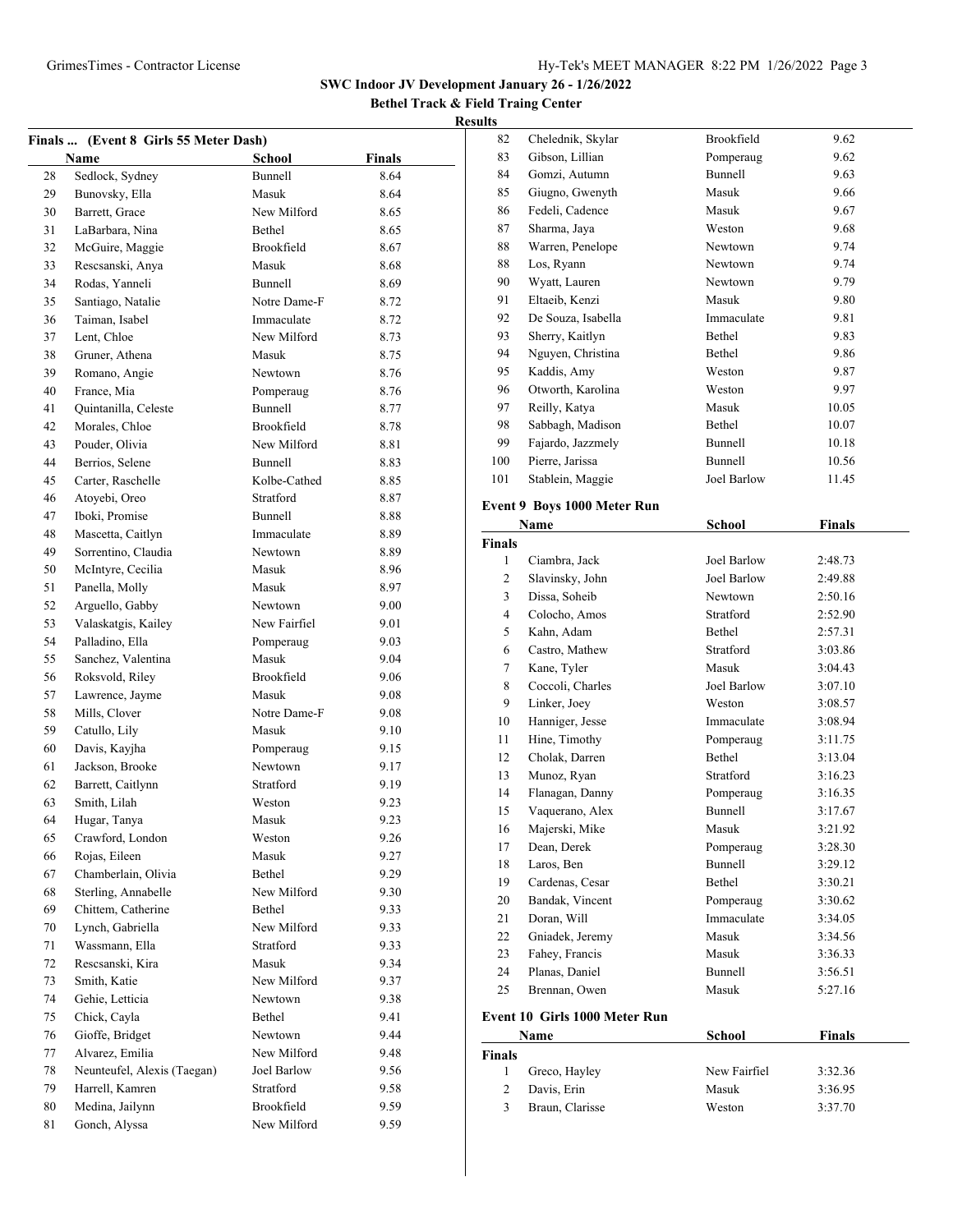**Bethel Track & Field Traing Center**

| Finals  (Event 10 Girls 1000 Meter Run) |                             |               |               |
|-----------------------------------------|-----------------------------|---------------|---------------|
|                                         | Name                        | School        | <b>Finals</b> |
| 4                                       | Borofsky, Amber             | Joel Barlow   | 3:38.14       |
| 5                                       | Gallagher, Lauren           | Bethel        | 3:41.68       |
| 6                                       | Borofsky, Sydney            | Joel Barlow   | 3:43.97       |
| 7                                       | Fenton, Meghan              | Bunnell       | 3:59.36       |
| 8                                       | Farrell, Natalie            | Bunnell       | 4:04.22       |
| 9                                       | Aranauckas, Abigail         | Pomperaug     | 4:05.35       |
| 10                                      | Vanderslice, Emily          | Masuk         | 4:26.25       |
|                                         |                             |               |               |
|                                         | Event 11 Boys 600 Meter Run |               |               |
|                                         | <b>Name</b>                 | <b>School</b> | <b>Finals</b> |
| <b>Finals</b>                           |                             |               |               |
| 1                                       | Budge, Aidan                | Newtown       | 1:31.45       |
| 2                                       | Sorbello, Jackson           | Bethel        | 1:32.93       |
| 3                                       | Cruz, Daniel                | Bethel        | 1:36.19       |
| 4                                       | Brown, Hunter               | Immaculate    | 1:36.46       |
| 5                                       | Badinelli, Nik              | Immaculate    | 1:36.68       |
| 6                                       | Harrell, Colby              | Newtown       | 1:36.88       |
| 7                                       | Binder, Lucas               | Bethel        | 1:37.53       |
| 8                                       | McCormack, Sam              | Weston        | 1:37.89       |
| 9                                       | Serfilippi, Adam            | Bethel        | 1:38.36       |
| 10                                      | Martins, Miguel             | Pomperaug     | 1:38.38       |
| 11                                      | Neal, Max                   | Weston        | 1:38.38       |
| 12                                      | Alves, Anthony              | Bethel        | 1:38.86       |
| 13                                      | Bouchard, Ethan             | Brookfield    | 1:39.43       |
| 14                                      | Romero, Mateo               | Bethel        | 1:40.41       |
| 15                                      | Kane, Tyler                 | Masuk         | 1:40.84       |
| 16                                      | Sobelman, Jackson           | Joel Barlow   | 1:41.60       |
| 17                                      | Casadei, Gianni             | Bethel        | 1:42.76       |
| 18                                      | Leuzzi, Asher               | Weston        | 1:43.46       |
| 19                                      | Maxcy, Todd                 | Weston        | 1:44.77       |
| 20                                      | Novotny, Alex               | Weston        | 1:44.83       |
| 21                                      | Belles, Evan                | Brookfield    | 1:45.10       |
| 22                                      | Joseph, Jamal               | Notre Dame-F  | 1:45.91       |
| 23                                      | Heyel, Josh                 | Bethel        | 1:46.74       |
| 24                                      | Morel, Wilson               | Notre Dame-F  | 1:46.90       |
| 25                                      | St. Amand, Jarrod           | New Milford   | 1:47.06       |
| 26                                      | Maslar, Chris               | Masuk         | 1:47.07       |
| 27                                      | Mbwa-Mboma, Marc            | Weston        | 1:48.23       |
| 28                                      | Kornhaas, Brett             | New Milford   | 1:48.46       |
| 29                                      | Cruz, Sam                   | Stratford     | 1:48.77       |
| 30                                      | Astudillo, Ryan             | Bethel        | 1:48.99       |
| 31                                      | Majerski, Mike              | Masuk         | 1:49.50       |
| 32                                      | Donohue, Sean               | Bethel        | 1:50.37       |
| 33                                      | Doyle, Sean                 | Bethel        | 1:50.52       |
| 34                                      | Crowley, Ryan               | Weston        | 1:52.84       |
| 35                                      | Chaudhary, Evan             | Newtown       | 1:53.66       |
| 36                                      | Smith, Owain                | Pomperaug     | 1:57.63       |
| 37                                      | Dean, Derek                 | Pomperaug     | 1:58.03       |
| 38                                      | McGinnis, Ethan             | Newtown       | 2:01.42       |
| 39                                      | Austin, Bill                | Weston        | 2:04.67       |
| 40                                      | Chomiak, Daniel             | Newtown       | 2:10.52       |
| 41                                      | Planas, Daniel              | Bunnell       | 2:12.00       |
| 42                                      | Hayden, Griffin             | Weston        | 2:13.24       |
|                                         |                             |               |               |

| <b>Event 12 Girls 600 Meter Run</b> |                              |                    |               |
|-------------------------------------|------------------------------|--------------------|---------------|
|                                     | Name                         | School             | <b>Finals</b> |
| <b>Finals</b>                       |                              |                    |               |
| 1                                   | Walters, Olivia              | Brookfield         | 1:47.31       |
| $\overline{c}$                      | Morales, Hailey              | <b>Brookfield</b>  | 1:48.94       |
| 3                                   | Guilbeault, Meghan           | <b>Brookfield</b>  | 1:50.93       |
| 4                                   | Clemens, Campbell            | Weston             | 1:53.15       |
| 5                                   | Murphy, Devin                | Brookfield         | 1:54.88       |
| 6                                   | Cofone, Ruby                 | Brookfield         | 1:55.10       |
| 7                                   | Ihlefeld, Abigail            | Newtown            | 1:55.44       |
| 8                                   | Ashley, Ehret                | Bethel             | 1:56.13       |
| 9                                   | Taiman, Isabel               | Immaculate         | 1:56.40       |
| 10                                  | Cobrin, Paige                | Weston             | 1:58.40       |
| 11                                  | Nina, Saunders               | <b>Bethel</b>      | 2:01.23       |
| 12                                  | Mascetta, Caitlyn            | Immaculate         | 2:01.43       |
| 13                                  | Bang, Rebecca                | Pomperaug          | 2:02.47       |
| 14                                  | Porco, Kaitlyn               | <b>Brookfield</b>  | 2:02.51       |
| 15                                  | Williams, Julong             | Immaculate         | 2:02.63       |
| 16                                  | Lyons, Grace                 | Newtown            | 2:02.63       |
| 17                                  | Keira, Budge                 | Newtown            | 2:03.68       |
| 18                                  | Walker, Eleanor              | Joel Barlow        | 2:04.03       |
| 19                                  | Hovdestad, Madelyn           | <b>Brookfield</b>  | 2:04.55       |
| 20                                  | DiNatale, Isabella           | Immaculate         | 2:05.08       |
| 21                                  | Ambrose, Reese               | Weston             | 2:05.72       |
| 22                                  | Forte, Sophie                | Weston             | 2:07.36       |
| 23                                  | Santiago, Natalie            | Notre Dame-F       | 2:07.72       |
| 24                                  | Rubin, Sophia                | Bethel             | 2:09.66       |
| 25                                  | Lent, Chloe                  | New Milford        | 2:11.82       |
| 26                                  | Rowan, Jamie                 | Newtown            | 2:14.54       |
| 27                                  | Clayton, Elizabeth           | Bethel             | 2:14.77       |
| 28                                  | Ortiz, Eva                   | Bunnell            | 2:14.89       |
| 29                                  | Viola, Ava                   | Immaculate         | 2:15.79       |
| 30                                  | Gohn, Tasia                  | Brookfield         | 2:17.45       |
| 31                                  | Rescsanski, Kira             | Masuk              | 2:18.04       |
| 32                                  | Killackey, Nicole            | Immaculate         | 2:20.32       |
| 33                                  | Wade, Sabrina                | Notre Dame-F       | 2:20.70       |
| 34                                  | Vanderslice, Emily           | Masuk              | 2:28.85       |
| 35                                  | Johnson, Rheanna             | Kolbe-Cathed       | 2:31.32       |
| 36                                  | Cote, Ashley                 | Newtown            | 2:33.37       |
| 37                                  | Schneider, Alyssa            | Masuk              | 2:37.51       |
| 38                                  | Neunteufel, Alexis (Taegan)  | <b>Joel Barlow</b> | 2:50.97       |
| 39                                  | Stablein, Maggie             | Joel Barlow        | 3:19.51       |
|                                     | Event 13 Boys 1600 Meter Run |                    |               |

| Name          |                       | School            | <b>Finals</b> |  |
|---------------|-----------------------|-------------------|---------------|--|
| <b>Finals</b> |                       |                   |               |  |
| 1             | Cerra, Caleb          | New Milford       | 4:51.01       |  |
| 2             | Daniels, Benjamin     | New Milford       | 4:51.11       |  |
| 3             | Schipul, Ben          | New Milford       | 4:55.00       |  |
| 4             | Tala, Devin           | Joel Barlow       | 4:59.08       |  |
| 5.            | Colocho, Amos         | Stratford         | 4:59.22       |  |
| 6             | Ampeloquio, Trem      | <b>Brookfield</b> | 4:59.47       |  |
| 7             | Maralappanavar, Omkar | Brookfield        | 5:04.73       |  |
| 8             | Ross, Cole            | Immaculate        | 5:08.68       |  |
| 9             | Gaspar, Marcus        | Bethel            | 5:10.27       |  |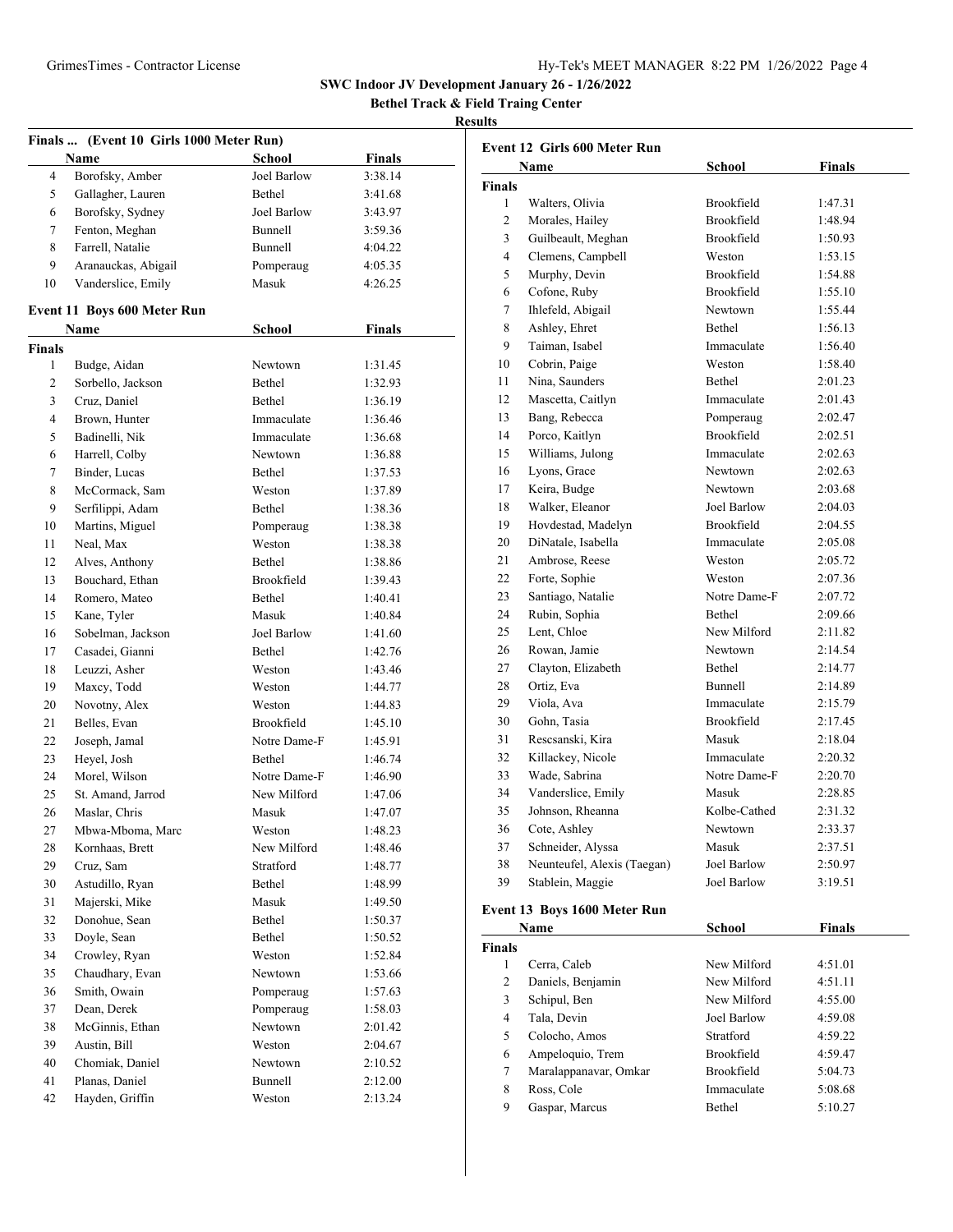**Bethel Track & Field Traing Center**

|                         | Finals  (Event 13 Boys 1600 Meter Run) |               |               |
|-------------------------|----------------------------------------|---------------|---------------|
|                         | Name                                   | School        | <b>Finals</b> |
| 10                      | Ehrhard, Hunter                        | Bethel        | 5:17.57       |
| 11                      | Smith, Aidan                           | New Milford   | 5:24.82       |
| 12                      | Cullinan, Aidan                        | Bethel        | 5:28.36       |
| 13                      | Cirella, Daniel                        | <b>Bethel</b> | 5:28.55       |
| 14                      | Belles, Evan                           | Brookfield    | 5:29.97       |
| 15                      | Puzzo, Dominic                         | Bunnell       | 5:30.12       |
| 16                      | Nobles, Jackson                        | Bethel        | 5:34.39       |
| 17                      | Flynn, Carrington                      | New Fairfiel  | 5:37.55       |
| 18                      | Cappiello, Jude                        | Immaculate    | 5:38.60       |
| 19                      | Castro, Mathew                         | Stratford     | 5:39.77       |
| 20                      | Edwards, Andrew                        | Bethel        | 5:40.33       |
| 21                      | Donohue, Sean                          | Bethel        | 5:40.68       |
| 22                      | Tucker, William                        | Immaculate    | 5:41.46       |
| 23                      | Cholak, Darren                         | Bethel        | 5:42.08       |
| 24                      | Padilla, Wilmer                        | Bunnell       | 5:48.20       |
| 25                      | Laros, Ben                             | Bunnell       | 5:51.66       |
| 26                      | Munoz, Ryan                            | Stratford     | 5:53.04       |
| 27                      | Vaquerano, Alex                        | Bunnell       | 5:53.11       |
| 28                      | Brandel, Carter                        | New Milford   | 5:55.34       |
| 29                      | Chaudhary, Evan                        | Newtown       | 5:55.99       |
| 30                      | LaBarbera, Peyton                      | Bethel        | 6:02.72       |
| 31                      | Fahey, Francis                         | Masuk         | 6:03.80       |
| 32                      | Doran, Will                            | Immaculate    | 6:08.30       |
| 33                      | Cardenas, Cesar                        | Bethel        | 6:11.60       |
| 34                      | Gniadek, Jeremy                        | Masuk         | 6:15.89       |
| 35                      | McGinnis, Ethan                        | Newtown       | 6:20.15       |
| 36                      | Gomez, Angel                           | Kolbe-Cathed  | 6:52.52       |
| 37                      | Chomiak, Daniel                        | Newtown       | 6:55.70       |
|                         |                                        |               |               |
|                         | Event 14 Girls 1600 Meter Run          |               |               |
|                         | Name                                   | School        | <b>Finals</b> |
| <b>Finals</b>           |                                        |               |               |
| 1                       | Taborsak, Katherine                    | New Milford   | 6:04.91       |
| 2                       | Sabatino, Amelia                       | New Milford   | 6:05.88       |
| 3                       | Borofsky, Amber                        | Joel Barlow   | 6:30.27       |
| 4                       | Foley, Annabelle                       | Newtown       | 6:30.79       |
| 5                       | Trowbridge, Hannah                     | New Milford   | 6:46.36       |
| 6                       | Farrell, Natalie                       | Bunnell       | 7:01.44       |
| 7                       | Minsek, Leah                           | New Milford   | 7:12.17       |
| 8                       | Rodgers, Isabella                      | Newtown       | 7:41.26       |
| 9                       | Schneider, Alyssa                      | Masuk         | 7:41.46       |
| 10                      | Oleary, Abigail                        | Newtown       | 8:07.84       |
|                         |                                        |               |               |
|                         | Event 17 Boys 300 Meter Dash           |               |               |
|                         | Name                                   | School        | Finals        |
| <b>Finals</b>           |                                        |               |               |
| 1                       | Bennett, Patrick                       | Stratford     | 38.16         |
| 2                       | Hayles, Jaden                          | Bethel        | 38.88         |
| 3                       | Fitzgerald, Caden                      | Bethel        | 39.73         |
| $\overline{\mathbf{4}}$ | Brown, Tyrell                          | Kolbe-Cathed  | 39.80         |
| 5                       | Budge, Aidan                           | Newtown       | 39.86         |
| 6                       | Olechno, Jakub                         | Bunnell       | 40.02         |
| 7                       | Elkins, William                        | Newtown       | 40.17         |
| 8                       | Foster, Ian                            | Brookfield    | 40.25         |

| <u>,</u> |                       |                   |       |
|----------|-----------------------|-------------------|-------|
| 9        | Stant, Aidan          | Joel Barlow       | 40.50 |
| 10       | O'Brien, Derek        | Bethel            | 40.52 |
| 11       | McTague, Sean         | Joel Barlow       | 40.96 |
| 12       | Czerkawski, Alexander | Joel Barlow       | 41.14 |
| 13       | Harrell, Colby        | Newtown           | 41.15 |
| 14       | Hovdestad, Logan      | <b>Brookfield</b> | 41.22 |
| 15       | Souza, Victor         | Newtown           | 41.23 |
| 16       | Mendes, Alex          | New Milford       | 41.36 |
| 17       | Joseph, Jamal         | Notre Dame-F      | 41.47 |
| 18       | Anderson, Brady       | Pomperaug         | 41.51 |
| 19       | Badinelli, Nik        | Immaculate        | 41.51 |
| 20       | DeFeo, Jake           | Brookfield        | 41.53 |
| 21       | Dissa, Soheib         | Newtown           | 41.70 |
| 22       | Francis, Mikeal       | Bunnell           | 41.75 |
| 23       | Ramos, Khamani        | Kolbe-Cathed      | 42.13 |
| 24       | Razor, Bryson         | Notre Dame-F      | 42.16 |
| 25       | Fernandez, Louis      | Brookfield        | 42.23 |
| 26       | Puzzo, Dominic        | <b>Bunnell</b>    | 42.40 |
| 27       | Kornhaas, Brett       | New Milford       | 42.43 |
| 28       | Cassavechia, Luke     | Bethel            | 42.49 |
| 29       | McCormack, Sam        | Weston            | 42.57 |
| 30       | Gutierrez, Miguel     | Newtown           | 42.69 |
| 31       | Guzy, Oliver          | Newtown           | 42.83 |
| 32       | Maxcy, Todd           | Weston            | 43.08 |
| 33       | Young, Calvin         | Joel Barlow       | 43.13 |
| 34       | Mejicango, Alex       | New Milford       | 43.14 |
| 35       | Rodriguez, Ryan       | New Fairfiel      | 43.23 |
| 36       | Alves, Anthony        | Bethel            | 43.32 |
| 37       | Morel, Wilson         | Notre Dame-F      | 43.39 |
| 38       | Baker, Chris          | Bethel            | 43.40 |
| 39       | Nakamura, Colin       | Weston            | 43.40 |
| 40       | Hade, Christian       | Pomperaug         | 43.46 |
| 41       | Malin, Kyle           | Newtown           | 43.47 |
| 42       | Nalley, Kaidyn        | Bunnell           | 43.53 |
| 43       | Siriwardene, Ceylon   | Stratford         | 43.54 |
| 44       | Taylor, Jayden        | Newtown           | 43.55 |
| 45       | Novotny, Alex         | Weston            | 43.64 |
| 46       | Macey, Braden         | Newtown           | 43.71 |
| 47       | Kayfus, Shayne        | New Milford       | 43.74 |
| 48       | Morlock, Jack         | Brookfield        | 43.76 |
| 49       | Wright, Joshua        | Bethel            | 43.85 |
| 50       | Binder, Lucas         | Bethel            | 43.86 |
| 51       | Sabella, Ethan        | Bethel            | 44.21 |
| 52       | Wood, Nathan          | Bethel            | 44.39 |
| 53       | Saddique, Sahir       | Weston            | 44.39 |
| 54       | Kahn, Adam            | Bethel            | 44.45 |
| 55       | McMinn, Joshua        | New Milford       | 44.47 |
| 56       | Davis, Kyle           | Weston            | 44.49 |
| 57       | Burke, Leonardo       | Kolbe-Cathed      | 44.58 |
| 58       | Pinto, Quinn          | Brookfield        | 44.68 |
| 59       | Musser, Aiden         | Bethel            | 44.78 |
| 60       | Volpe, Michael        | Immaculate        | 44.90 |
| 61       | Belle, David          | Kolbe-Cathed      | 45.01 |
| 62       | Tucker, Da'ron        | Notre Dame-F      | 45.14 |
| 63       | Cooke, Macklin        | Bethel            | 45.17 |
| 64       | St. Amand, Jarrod     | New Milford       | 45.50 |
|          |                       |                   |       |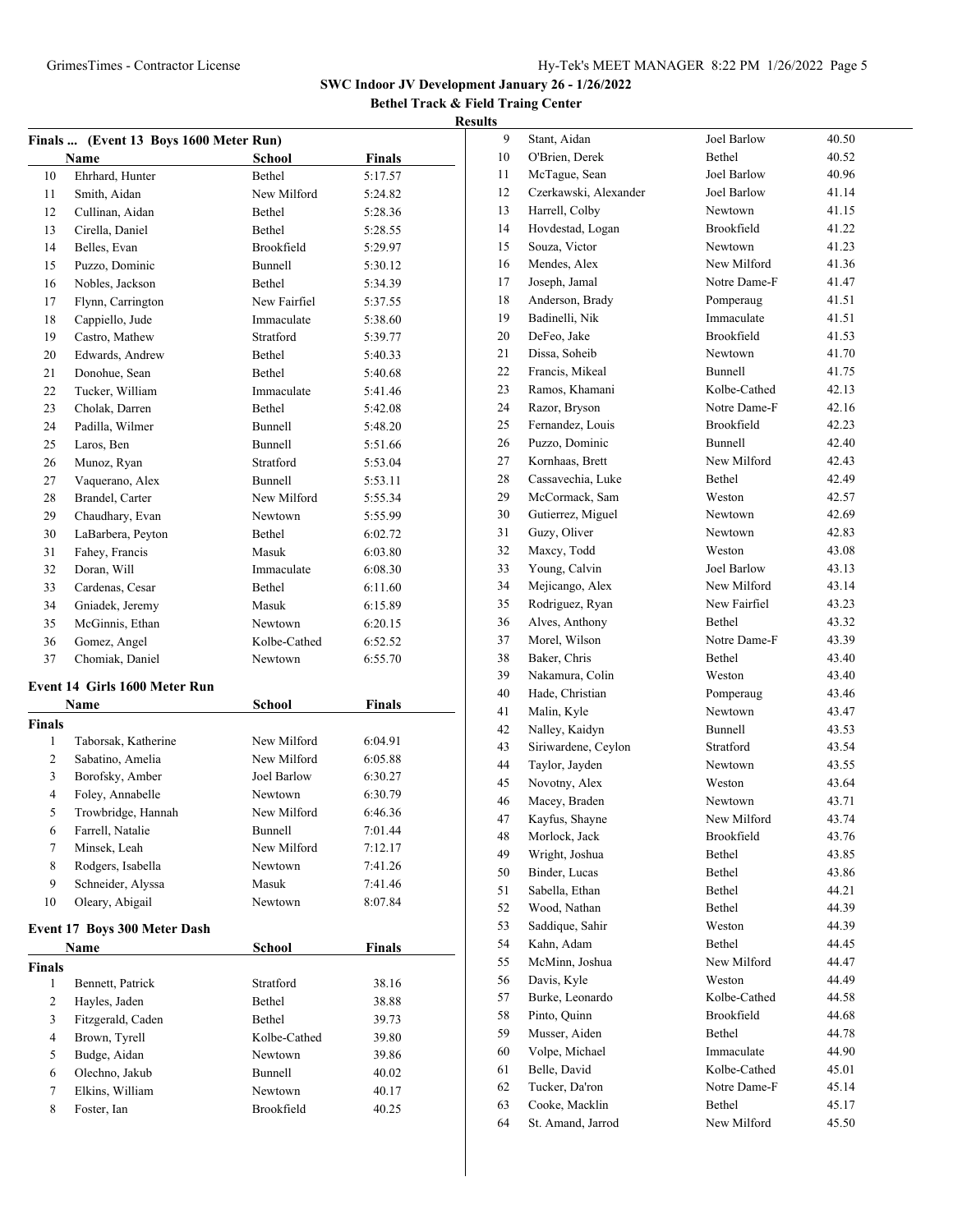**Bethel Track & Field Traing Center Results**

|        | Finals  (Event 17 Boys 300 Meter Dash) |                   |               |
|--------|----------------------------------------|-------------------|---------------|
|        | Name                                   | <b>School</b>     | Finals        |
| 65     | Johanning, Evan                        | Bethel            | 45.55         |
| 66     | McManus, William                       | Newtown           | 45.68         |
| 67     | Spencer, Nicholas                      | Weston            | 45.68         |
| 68     | Thaman, Joshua                         | Kolbe-Cathed      | 45.79         |
| 69     | Geier, Quinn                           | New Milford       | 45.81         |
| 70     | Cruz, Sam                              | Stratford         | 45.92         |
| 71     | Macey, Dylan                           | Newtown           | 45.94         |
| 72     | Crown, Austin                          | Weston            | 46.32         |
| 73     | Doering, James                         | Immaculate        | 46.40         |
| 74     | Jopp, Derek                            | Newtown           | 46.40         |
| 75     | Ordonez, Josue                         | Bunnell           | 46.47         |
| 76     | Vargas, Daniel                         | Bethel            | 46.51         |
| 77     | Adams, Connor                          | Newtown           | 46.65         |
| 78     | Rodriguez, Anthony                     | Notre Dame-F      | 46.93         |
| 79     | Devin, Ryan                            | Brookfield        | 46.94         |
| 80     | Lacan, Antoine                         | Bunnell           | 46.95         |
| 81     | Edwards, Colin                         | Newtown           | 46.97         |
| 82     | Jimenez, Justin                        | Notre Dame-F      | 46.99         |
| 83     | Chiappa, Erik                          | New Milford       | 47.20         |
| 84     | Mettler, Ethan                         | <b>Brookfield</b> | 47.43         |
| 85     | Boyle, Evan                            | Masuk             | 47.54         |
| 86     | Fiengo, Bob                            | Bethel            | 47.62         |
| 87     | Zhang, Brandon                         | New Milford       | 47.65         |
| 88     | Rivas, Randy                           | Kolbe-Cathed      | 47.94         |
| 89     | Zuraw, John                            | Bethel            | 48.00         |
| 90     | Crowley, Ryan                          | Weston            | 48.07         |
| 91     | Chontos, Colin                         | Brookfield        | 48.15         |
| 92     | King, Liam                             | Pomperaug         | 48.90         |
| 93     | Andino, Xavier                         | Bethel            | 48.93         |
| 94     | Chiriatti, Peyton                      | Newtown           | 49.14         |
| 95     | Byers, Eli                             | Weston            | 49.37         |
| 96     | Purr, Matt                             | Brookfield        | 49.96         |
| 97     | Feldman, Asher                         | Weston            | 50.04         |
| 98     | Parimi, Arjun                          | Brookfield        | 50.33         |
| 99     | Magnante, Joseph                       | New Fairfiel      | 50.62         |
| 100    | Chittem, Rod                           | Bethel            | 50.69         |
| 101    | Morrison, Matthew                      | Weston            | 50.76         |
| 102    | Hayes, Colin                           | Weston            | 50.94         |
| 103    | Maslar, William                        | Masuk             | 51.09         |
| 104    | Baldon, Nicholas                       | Bethel            | 51.83         |
| 105    | Leuzzi, Asher                          | Weston            | 52.01         |
| 106    | Morrison, Ryan                         | Weston            | 53.20         |
| 107    | Suarino, Peter                         | Brookfield        | 53.26         |
| 108    | Austin, Bill                           | Weston            | 53.65         |
| 109    | Vudattu, Nikhil                        | Brookfield        | 57.00         |
| 110    | Sullivan, Owen                         | Newtown           | 57.13         |
| 111    | DaSilva, Joao                          | Kolbe-Cathed      | 58.90         |
| 112    | Robusto, Jack                          | Brookfield        | 59.94         |
| 113    | Astudillo, Jayden                      | Bethel            | 1:03.22       |
|        |                                        |                   |               |
|        | Event 18 Girls 300 Meter Dash          |                   |               |
|        | Name                                   | School            | <b>Finals</b> |
| Finals |                                        |                   |               |
| 1      | Mietz, Macie                           | Bethel            | 44.52         |
|        |                                        |                   |               |

| 2  | Cortez, Ashley                     | Stratford         | 45.81 |
|----|------------------------------------|-------------------|-------|
| 3  | Taccogna, Isabella                 | Stratford         | 46.17 |
| 4  | Barricelli, Eva                    | Newtown           | 47.49 |
| 5  | Ledda, Julia                       | New Fairfiel      | 47.68 |
| 6  | Walker, Grace                      | Masuk             | 47.73 |
| 7  | Merritt, Nicole                    | Immaculate        | 47.73 |
| 8  | Lewis, Niyah                       | Stratford         | 47.92 |
| 9  | Pomeroy, Rayna                     | New Fairfiel      | 48.00 |
| 10 | Rigby, Ella                        | Masuk             | 48.26 |
| 11 | Taiman, Isabel                     | Immaculate        | 48.37 |
| 12 | Gruner, Athena                     | Masuk             | 48.53 |
| 13 | Guilbeault, Meghan                 | <b>Brookfield</b> | 48.86 |
| 14 | Kantor, Lia                        | Bethel            | 48.91 |
| 15 | Englund, Avery                     | Bethel            | 48.94 |
| 16 | Mills, Solai                       | Kolbe-Cathed      | 49.40 |
| 17 | Cole, Brianna                      | Bunnell           | 49.51 |
| 18 | Wade, Sabrina                      | Notre Dame-F      | 49.87 |
| 19 | France, Mia                        | Pomperaug         | 50.30 |
| 20 | Williams, Nyasha                   | Kolbe-Cathed      | 50.31 |
| 21 | Morales, Chloe                     | <b>Brookfield</b> | 50.50 |
|    | Lombardi, Elizabeth                | Bethel            |       |
| 22 |                                    | <b>Brookfield</b> | 50.55 |
| 23 | McGuire, Maggie<br>Satchwell, Jada |                   | 50.80 |
| 24 |                                    | Kolbe-Cathed      | 50.91 |
| 25 | Williams, Julong                   | Immaculate        | 50.92 |
| 26 | Dolan, Kendall                     | Bunnell           | 51.00 |
| 27 | Nwosu, Sofia                       | Masuk             | 51.04 |
| 28 | Plue, Alexis                       | New Milford       | 51.04 |
| 29 | DiMeglio, Nina                     | Bethel            | 51.06 |
| 30 | Rubin, Sophia                      | Bethel            | 51.21 |
| 31 | Deegan, Sinead                     | Bethel            | 51.25 |
| 32 | LaBarbara, Nina                    | Bethel            | 51.55 |
| 33 | Bang, Rebecca                      | Pomperaug         | 51.63 |
| 34 | Quintanilla, Izabella              | Bunnell           | 51.69 |
| 35 | Maldonado, Sofia                   | <b>Brookfield</b> | 52.09 |
| 36 | Santiago, Natalie                  | Notre Dame-F      | 52.28 |
| 37 | Murphy, Devin                      | <b>Brookfield</b> | 52.60 |
| 38 | Hovdestad, Madelyn                 | Brookfield        | 52.60 |
| 39 | Rio, Bella                         | Newtown           | 52.69 |
| 40 | Catullo, Lily                      | Masuk             | 52.93 |
| 41 | McIntyre, Cecilia                  | Masuk             | 53.02 |
| 42 | Lent, Chloe                        | New Milford       | 53.15 |
| 43 | Mascetta, Caitlyn                  | Immaculate        | 53.15 |
| 44 | Keira, Budge                       | Newtown           | 53.21 |
| 45 | Porco, Kaitlyn                     | Brookfield        | 53.29 |
| 46 | Quintanilla, Celeste               | Bunnell           | 53.30 |
| 47 | Petrellese, Jenna                  | New Milford       | 53.81 |
| 48 | Romano, Angie                      | Newtown           | 54.01 |
| 49 | Berrios, Selene                    | Bunnell           | 54.34 |
| 50 | Smith, Lilah                       | Weston            | 54.39 |
| 51 | Forte, Sophie                      | Weston            | 54.50 |
| 52 | Sterling, Annabelle                | New Milford       | 54.60 |
| 53 | Fekete, Alyssa                     | Masuk             | 54.65 |
| 54 | Chamberlain, Olivia                | Bethel            | 54.96 |
| 55 | Chick, Cayla                       | Bethel            | 55.00 |
| 56 | Palladino, Ella                    | Pomperaug         | 55.68 |
| 57 | Rodas, Yanneli                     | Bunnell           | 55.84 |
|    |                                    |                   |       |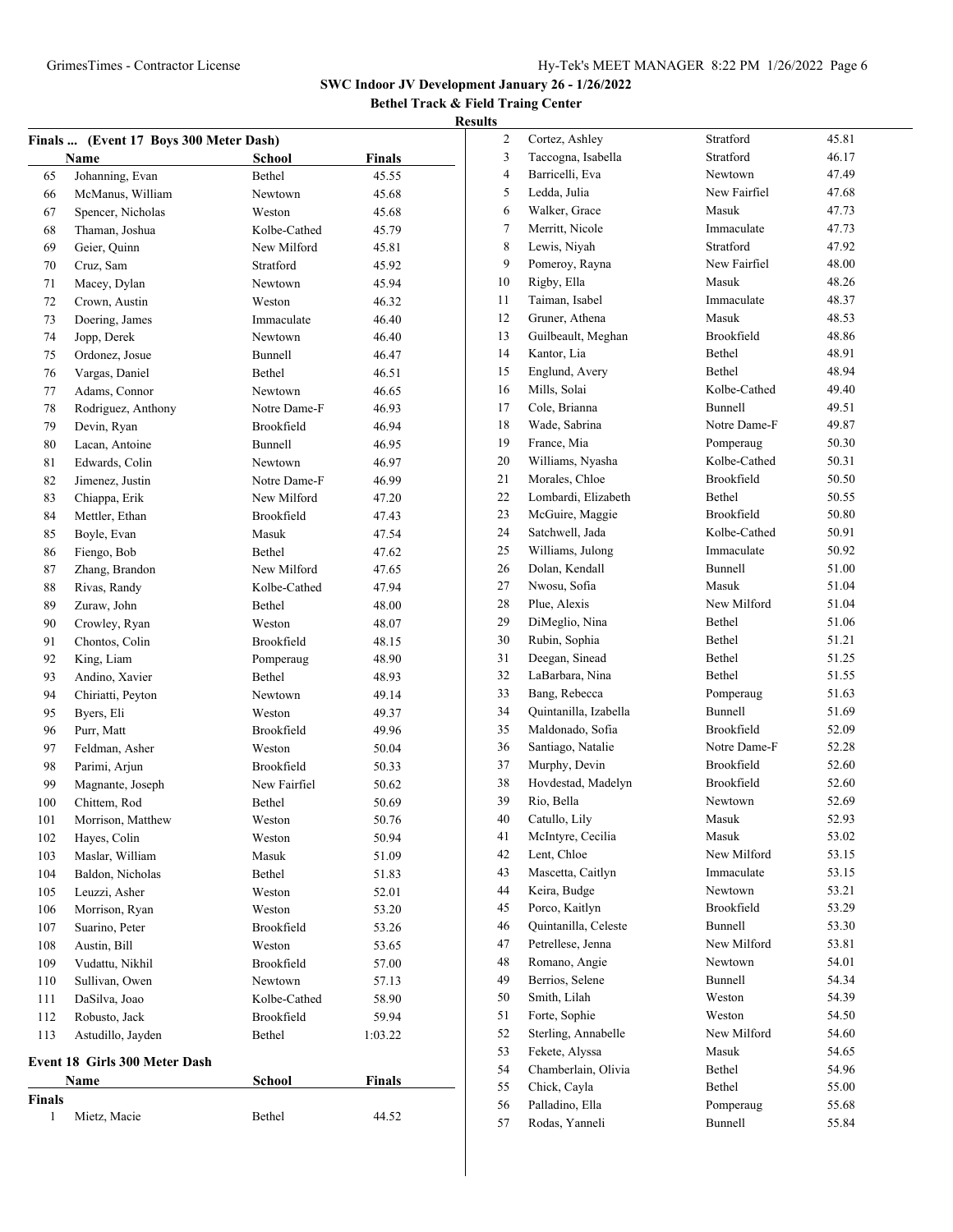**Bethel Track & Field Traing Center**

### **Result**

| Finals  (Event 18 Girls 300 Meter Dash) |                                 |                |               |  |
|-----------------------------------------|---------------------------------|----------------|---------------|--|
|                                         | <b>Name</b>                     | <b>School</b>  | <b>Finals</b> |  |
| 58                                      | Roksvold, Riley                 | Brookfield     | 55.85         |  |
| 59                                      | Turek, Emily                    | Bethel         | 56.22         |  |
| 60                                      | Gohn, Tasia                     | Brookfield     | 56.35         |  |
| 61                                      | Rowan, Jamie                    | Newtown        | 56.53         |  |
| 62                                      | Nguyen, Christina               | Bethel         | 56.75         |  |
| 63                                      | Alvarez, Emilia                 | New Milford    | 57.11         |  |
| 64                                      | Van Deusen, Faelan              | Pomperaug      | 57.55         |  |
| 65                                      | Ortiz, Eva                      | <b>Bunnell</b> | 58.72         |  |
| 66                                      | Davis, Kayjha                   | Pomperaug      | 58.99         |  |
| 67                                      | Los, Ryann                      | Newtown        | 59.16         |  |
| 68                                      | Sherry, Kaitlyn                 | Bethel         | 59.64         |  |
| 69                                      | Chelednik, Skylar               | Brookfield     | 59.71         |  |
| 70                                      | Lynch, Gabriella                | New Milford    | 59.74         |  |
| 71                                      | Gibson, Lillian                 | Pomperaug      | 1:00.16       |  |
| 72                                      | Kaddis, Amy                     | Weston         | 1:00.63       |  |
| 73                                      | Viola, Ava                      | Immaculate     | 1:00.64       |  |
| 74                                      | De Souza, Isabella              | Immaculate     | 1:00.70       |  |
| 75                                      | Sharma, Jaya                    | Weston         | 1:02.09       |  |
| 76                                      | Vitarelli, Grace Mary           | Bethel         | 1:05.12       |  |
| 77                                      | Mills, Clover                   | Notre Dame-F   | 1:05.84       |  |
| 78                                      | Vanderslice, Emily              | Masuk          | 1:06.98       |  |
| ---                                     | Sabbagh, Madison                | Bethel         | <b>DNF</b>    |  |
|                                         | <b>Event 23 Girls High Jump</b> |                |               |  |
|                                         | Name                            | <b>School</b>  | <b>Finals</b> |  |
| Finals                                  |                                 |                |               |  |
| 1                                       | Coimin, Samantha                | Bunnell        | 4-08.00       |  |
| 2                                       | Gruner, Athena                  | Masuk          | 4-02.00       |  |
| 2                                       | Pouder, Olivia                  | New Milford    | 4-02.00       |  |
| 2                                       | Taccogna, Angelina              | Stratford      | 4-02.00       |  |
| 2                                       | Taccogna, Julianna              | Stratford      | 4-02.00       |  |
| 6                                       | Los, Ryann                      | Newtown        | 4-00.00       |  |
| 6                                       | DiMeglio, Nina                  | Bethel         | 4-00.00       |  |
| 6                                       | Kelemen, Skyler                 | Stratford      | 4-00.00       |  |
| 6                                       | Merriman, Alison                | Masuk          | 4-00.00       |  |
| 6                                       | Mills, Solai                    | Kolbe-Cathed   | 4-00.00       |  |
| 11                                      | Carter, Raschelle               | Kolbe-Cathed   | $3 - 10.00$   |  |
| 12                                      | Barber, Addy                    | Bunnell        | 3-08.00       |  |
| ---                                     | Bozentko, Annika                | Newtown        | NH            |  |
| ---                                     | Mahoney, Katrina                | Stratford      | NH            |  |
|                                         |                                 |                |               |  |
|                                         | <b>Event 24 Boys High Jump</b>  |                |               |  |
| <b>Finals</b>                           | Name                            | <b>School</b>  | <b>Finals</b> |  |
| 1                                       | Ly, Anh                         | Bethel         | $5-04.00$     |  |
| $\mathbf{1}$                            | Kurtz, Kyle                     | Bethel         | $5-04.00$     |  |
| $\mathbf{1}$                            | Smith, Owain                    | Pomperaug      | 5-04.00       |  |
| 4                                       | Slavinsky, John                 | Joel Barlow    | $5-02.00$     |  |
| 4                                       | Carmody, Andrew                 | Stratford      | $5-02.00$     |  |
| 4                                       | Olechno, Jakub                  | Bunnell        | 5-02.00       |  |
| 7                                       | Hsieh, Declan                   | Newtown        | 5-00.00       |  |
| 7                                       | Bennett, Patrick                | Stratford      | $5 - 00.00$   |  |
| 7                                       | Nalley, Kaidyn                  | Bunnell        | 5-00.00       |  |
| 10                                      | Lizotte, Nathan                 | Stratford      | 4-10.00       |  |
|                                         |                                 |                |               |  |

| .s  |                       |                |             |  |
|-----|-----------------------|----------------|-------------|--|
| 10  | Rider, Zachary        | Stratford      | $4 - 10.00$ |  |
| 10  | Malin, Kyle           | Newtown        | $4 - 10.00$ |  |
| 13  | Iboki, Bolelembe      | <b>Bunnell</b> | 4-08.00     |  |
|     | Gomes, Lucas          | Newtown        | ΝH          |  |
| --- | Brandel, Carter       | New Milford    | NH          |  |
| --- | Johanning, Evan       | Bethel         | ΝH          |  |
| --- | Maralappanavar, Omkar | Brookfield     | NH          |  |
|     | Kurtz, Austin         | Bethel         | NH          |  |
|     |                       |                |             |  |

# **Event 25 Girls Pole Vault**

| Name          |                     | School    | <b>Finals</b> |  |
|---------------|---------------------|-----------|---------------|--|
| <b>Finals</b> |                     |           |               |  |
| 1             | Graham, Talia       | Bethel    | $9 - 06.00$   |  |
| 2             | Deegan, Sinead      | Bethel    | 7-00.00       |  |
| 3             | Cote, Ashley        | Newtown   | $6 - 06.00$   |  |
| 3             | Kessler, Lola       | Newtown   | $6 - 06.00$   |  |
| 3             | Aquilino, Alexis    | Bunnell   | $6 - 06.00$   |  |
| 3             | Cooke, Kayleigh     | Bethel    | $6 - 06.00$   |  |
| 7             | Bozentko, Annika    | Newtown   | $6 - 00.00$   |  |
| 7             | Jackson, Brooke     | Newtown   | $6 - 00.00$   |  |
| 7             | Turek, Emily        | Bethel    | $6 - 00.00$   |  |
| 10            | Chamberlain, Olivia | Bethel    | 5-06.00       |  |
| 10            | Gehie, Letticia     | Newtown   | $5-06.00$     |  |
| 12            | Gioffe, Bridget     | Newtown   | 5-00.00       |  |
| 12            | Giugno, Gwenyth     | Masuk     | 5-00.00       |  |
| 12            | Carroll, Tatum      | Pomperaug | $5-00.00$     |  |

### **Event 26 Boys Pole Vault**

| Name           |                                 | School             | Finals      |
|----------------|---------------------------------|--------------------|-------------|
| <b>Finals</b>  |                                 |                    |             |
| 1              | Smith, Caleb                    | Newtown            | $9 - 06.00$ |
| 1              | Kurtz, Kyle                     | Bethel             | $9 - 06.00$ |
| 3              | Dukate, Brock                   | Newtown            | $9 - 00.00$ |
| $\overline{4}$ | Slavinsky, John                 | <b>Joel Barlow</b> | 8-06.00     |
| 5              | Cooke, Macklin                  | <b>Bethel</b>      | 8-00.00     |
| 5              | Tran, Devin                     | <b>Bethel</b>      | 8-00.00     |
| 7              | Alarcon, Erick                  | New Fairfiel       | 7-06.00     |
| 7              | Sanok, Alexander                | Weston             | 7-06.00     |
| $\overline{7}$ | Vargas, Daniel                  | Bethel             | 7-06.00     |
| 10             | Desantis, Anthony               | Weston             | 7-00.00     |
| 10             | Puzzo, Dominic                  | <b>Bunnell</b>     | 7-00.00     |
| 10             | Padilla, Wilmer                 | <b>Bunnell</b>     | $7 - 00.00$ |
| 10             | Flynn, Carrington               | New Fairfiel       | 7-00.00     |
| 10             | Kurtz, Austin                   | Bethel             | 7-00.00     |
| 10             | Kauke, Nick                     | Masuk              | 7-00.00     |
| 16             | Roma, Luca                      | Bethel             | $6 - 06.00$ |
| 17             | Haves, Colin                    | Weston             | $6 - 00.00$ |
| 17             | Braham, Robert                  | Bethel             | $6 - 00.00$ |
| ---            | Lintzner, Andrew                | Pomperaug          | NH          |
|                | <b>Event 27 Girls Long Jump</b> |                    |             |
|                | Name                            | School             | Finals      |
| <b>Finals</b>  |                                 |                    |             |
| 1              | Mietz, Macie                    | Bethel             | 14-09.50    |
| $\overline{c}$ | Coimin. Samantha                | Bunnell            | 14-04.25    |

Pomeroy, Rayna New Fairfiel 14-03.00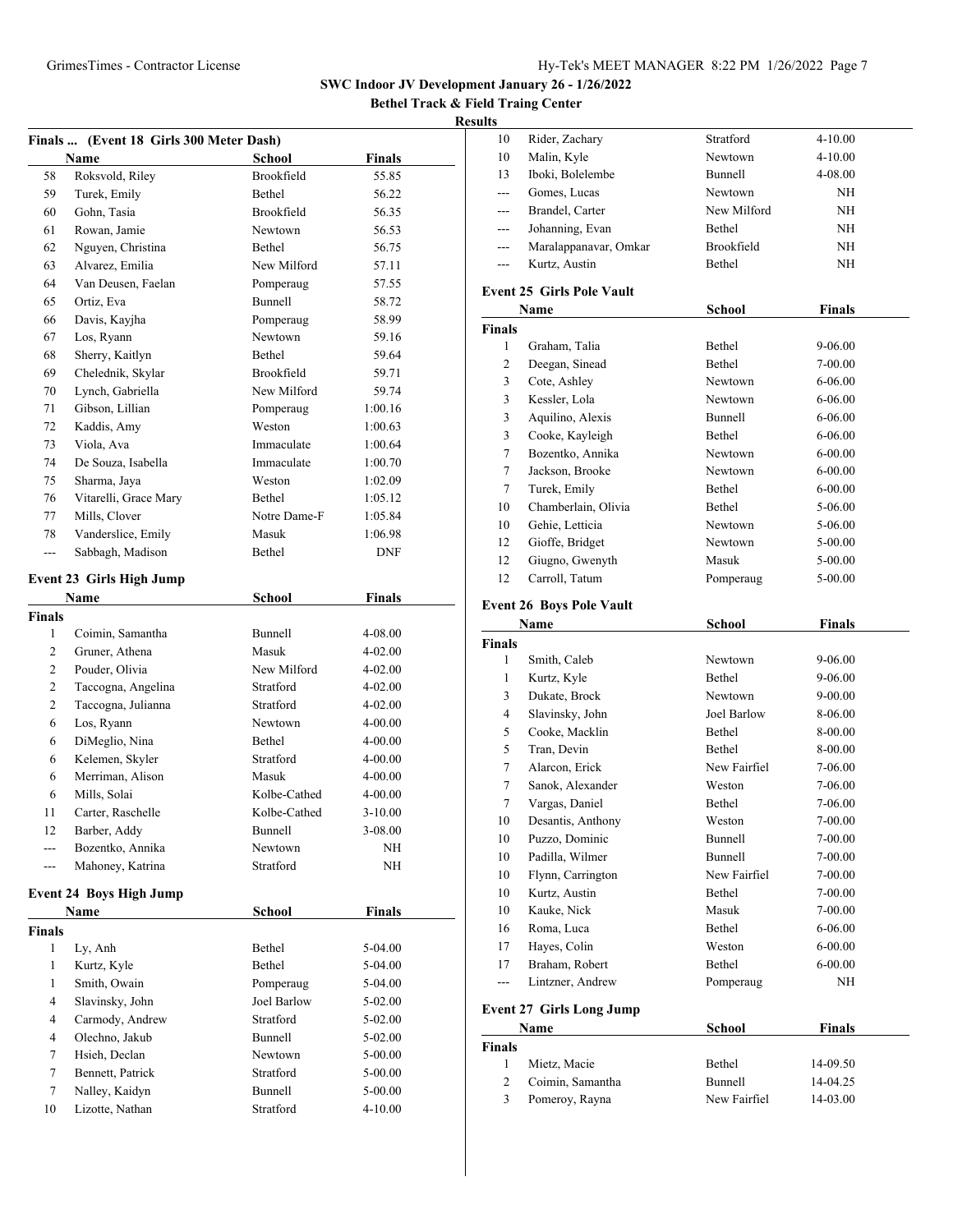**Bethel Track & Field Traing Center**

### **Results**

| Finals  (Event 27 Girls Long Jump) |                                |               |               |  |
|------------------------------------|--------------------------------|---------------|---------------|--|
|                                    | Name                           | <b>School</b> | <b>Finals</b> |  |
| 4                                  | Holder, Cire                   | Weston        | 13-10.00      |  |
| 5                                  | Clayton, Elizabeth             | Bethel        | 13-08.50      |  |
| 6                                  | Rio, Bella                     | Newtown       | 13-07.50      |  |
| 6                                  | Maldonado, Sofia               | Brookfield    | 13-07.50      |  |
| 8                                  | Walker, Grace                  | Masuk         | 13-01.00      |  |
| 9                                  | Petrellese, Jenna              | New Milford   | 12-09.00      |  |
| 10                                 | Plue, Alexis                   | New Milford   | 12-07.00      |  |
| 11                                 | Atoyebi, Oreo                  | Stratford     | 12-01.50      |  |
| 12                                 | Carter, Raschelle              | Kolbe-Cathed  | 12-01.00      |  |
| 13                                 | Williams, Nyasha               | Kolbe-Cathed  | 12-00.50      |  |
| 14                                 | Berrios, Selene                | Bunnell       | 12-00.00      |  |
| 15                                 | Barber, Addy                   | Bunnell       | 11-11.75      |  |
| 16                                 | Aquilino, Alexis               | Bunnell       | 11-11.00      |  |
| 17                                 | Iboki, Promise                 | Bunnell       | 11-10.50      |  |
| 18                                 | Sedlock, Sydney                | Bunnell       | 11-05.00      |  |
| 19                                 | Merriman, Alison               | Masuk         | 11-01.00      |  |
| 19                                 | Bozentko, Annika               | Newtown       | 11-01.00      |  |
| 21                                 | Cole, Brianna                  | Bunnell       | 10-08.00      |  |
| 22                                 | Nwosu, Sofia                   | Masuk         | 10-03.00      |  |
| 23                                 | Roelofsen, Kendyl              | Masuk         | 10-02.00      |  |
| 24                                 | Barrett, Caitlynn              | Stratford     | 10-01.75      |  |
| 25                                 | Gioffe, Bridget                | Newtown       | 10-01.50      |  |
| 26                                 | Gonch, Alyssa                  | New Milford   | 7-05.00       |  |
| $- - -$                            | Vitarelli, Grace Mary          | Bethel        | FOUL          |  |
| ---                                | Fekete, Alyssa                 | Masuk         | FOUL          |  |
| ---                                | Dolan, Kendall                 | Bunnell       | <b>FOUL</b>   |  |
| ---                                | Nguyen, Christina              | Bethel        | <b>FOUL</b>   |  |
| ---                                | Catullo, Lily                  | Masuk         | <b>FOUL</b>   |  |
|                                    | <b>Event 28 Boys Long Jump</b> |               |               |  |
|                                    | Name                           | <b>School</b> | <b>Finals</b> |  |
| Finals                             |                                |               |               |  |
| 1                                  | Francis, Mikeal                | Bunnell       | 19-00.25      |  |
| 2                                  | Dukate, Brock                  | Newtown       | 18-04.00      |  |
| 3                                  | Richardson, Luke               | Bethel        | 18-03.75      |  |
| 4                                  | Salmon, Luke                   | Bethel        | 18-02.75      |  |
| 5                                  | Bennett, Patrick               | Stratford     | 18-02.00      |  |
| 6                                  | Pilch, Tyler                   | New Milford   | 18-01.50      |  |
| $\tau$                             | Stant, Aidan                   | Joel Barlow   | 17-06.50      |  |
| $\boldsymbol{7}$                   | McTague, Sean                  | Joel Barlow   | 17-06.50      |  |
| 9                                  | Brown, Tyrell                  | Kolbe-Cathed  | 17-06.25      |  |
| 10                                 | Ly, Anh                        | Bethel        | 17-05.00      |  |
| 11                                 | Rodriguez, Ryan                | New Fairfiel  | 17-02.75      |  |
| 12                                 | Pardue, Connor                 | Masuk         | 17-02.50      |  |
| 13                                 | Carmody, Andrew                | Stratford     | 17-01.50      |  |
| 14                                 | Emanuelson, Aidan              | Joel Barlow   | 17-01.00      |  |
| 15                                 | Hsieh, Declan                  | Newtown       | 17-00.00      |  |
| 15                                 | Ramos, Khamani                 | Kolbe-Cathed  | 17-00.00      |  |
| 17                                 | Hade, Christian                | Pomperaug     | 16-10.00      |  |
| 17                                 | Murray, Kevin                  | Newtown       | 16-10.00      |  |
| 17                                 | Iboki, Bolelembe               | Bunnell       | $16 - 10.00$  |  |
| 20                                 | Weiss, Tyler                   | Newtown       | 16-08.50      |  |
| 21                                 | Samon, Joseph                  | Joel Barlow   | 16-06.25      |  |
| $22\,$                             | Lesiw, Jonah                   | Masuk         | 16-03.50      |  |

| 23                      | Belle, David                   | Kolbe-Cathed   | 16-01.00 |  |
|-------------------------|--------------------------------|----------------|----------|--|
| 23                      | Wells, Jadon                   | Stratford      | 16-01.00 |  |
| 25                      | Lacan, Antoine                 | Bunnell        | 16-00.00 |  |
| 26                      | Cole, Aiden                    | New Milford    | 15-08.00 |  |
| 27                      | Reichert, Erich                | Brookfield     | 15-07.00 |  |
| 28                      | Adams, Connor                  | Newtown        | 15-01.00 |  |
| 28                      | Padilla, Wilmer                | Bunnell        | 15-01.00 |  |
| 28                      | Davis, Kyle                    | Weston         | 15-01.00 |  |
| 31                      | Zuraw, John                    | Bethel         | 14-10.00 |  |
| 31                      | Heyel, Josh                    | Bethel         | 14-10.00 |  |
| 33                      | Zhang, Brandon                 | New Milford    | 14-07.50 |  |
| 34                      | Andino, Xavier                 | Bethel         | 14-04.00 |  |
| 35                      | Marques, Luca                  | New Fairfiel   | 14-03.75 |  |
| 36                      | Cholak, Darren                 | Bethel         | 14-01.00 |  |
| 37                      | Taylor, Jayden                 | Newtown        | 13-10.00 |  |
| 38                      | Peschko, Aleksei               | Bethel         | 13-03.00 |  |
| 39                      | Klittnick, Dominic             | Masuk          | 12-04.00 |  |
| 39                      | Zimmitti, Ryan                 | New Milford    | 12-04.00 |  |
| 41                      | Hanley, Roman                  | New Milford    | 11-00.00 |  |
| 42                      | Ordonez, Josue                 | <b>Bunnell</b> | 10-09.00 |  |
|                         |                                |                |          |  |
|                         | <b>Event 29 Girls Shot Put</b> |                |          |  |
|                         | Name                           | School         | Finals   |  |
| <b>Finals</b>           |                                |                |          |  |
| 1                       | Taccogna, Julianna             | Stratford      | 28-02.50 |  |
| $\overline{\mathbf{c}}$ | Campolo, Alessandra            | Bethel         | 26-02.25 |  |
| 3                       | Creiner, Olivia                | Bethel         | 25-00.50 |  |
| 4                       | Belony, Molisha                | Bunnell        | 24-10.75 |  |
| 5                       | Alisa, Savana                  | Bunnell        | 24-04.25 |  |
| 6                       | Englund, Avery                 | Bethel         | 24-02.25 |  |
| 7                       | Lizotte, Natalie               | Stratford      | 23-05.25 |  |
| 8                       | Hepburn, Stacia                | Notre Dame-F   | 23-00.75 |  |
| 9                       | Panella, Molly                 | Masuk          | 22-03.75 |  |
| 10                      | Kelemen, Skyler                | Stratford      | 21-09.25 |  |
| 11                      | Smith, Katie                   | New Milford    | 21-04.25 |  |
| 12                      | Howe, Erin                     | Brookfield     | 21-01.50 |  |
| 13                      | Hamada, Farah                  | Bunnell        | 21-01.00 |  |
| 14                      | Rioux, Samantha                | Bethel         | 21-00.00 |  |
| 15                      | Woods, Alexis                  | Newtown        | 20-10.75 |  |
| 16                      | Etienne, Tara                  | Bunnell        | 20-09.75 |  |
| 17                      | Pomeroy, Samantha              | New Fairfiel   | 20-08.50 |  |
| 18                      | McIntyre, Cecilia              | Masuk          | 20-05.25 |  |
| 19                      | Bedoya, Josephine              | Stratford      | 19-08.25 |  |
| 20                      | Fajardo, Jazzmely              | Bunnell        | 19-07.50 |  |
| 21                      | Connors, Annie                 | Newtown        | 19-05.00 |  |
| 22                      | Isidore, Thalia                | Bunnell        | 19-01.25 |  |
| 23                      | Warren, Penelope               | Newtown        | 18-06.75 |  |
| 24                      | Goodsell, Charlotte            | Brookfield     | 18-02.75 |  |
| 25                      | DiLorenzo, Alexandra           | Newtown        | 17-05.50 |  |
| 26                      | Reinoso, Rachel                | Masuk          | 17-02.75 |  |
| 27                      | Johnson, Rheanna               | Kolbe-Cathed   | 17-01.75 |  |
| 28                      | Belot, Georgia                 | Newtown        | 16-10.75 |  |
| 29                      | Valaskatgis, Kailey            | New Fairfiel   | 16-09.75 |  |
| 30                      | Rescsanski, Anya               | Masuk          | 16-08.25 |  |
| 30                      | Gutierrez, Valeria             | Newtown        | 16-08.25 |  |
|                         |                                |                |          |  |

Pierre, Jarissa Bunnell 16-03.25